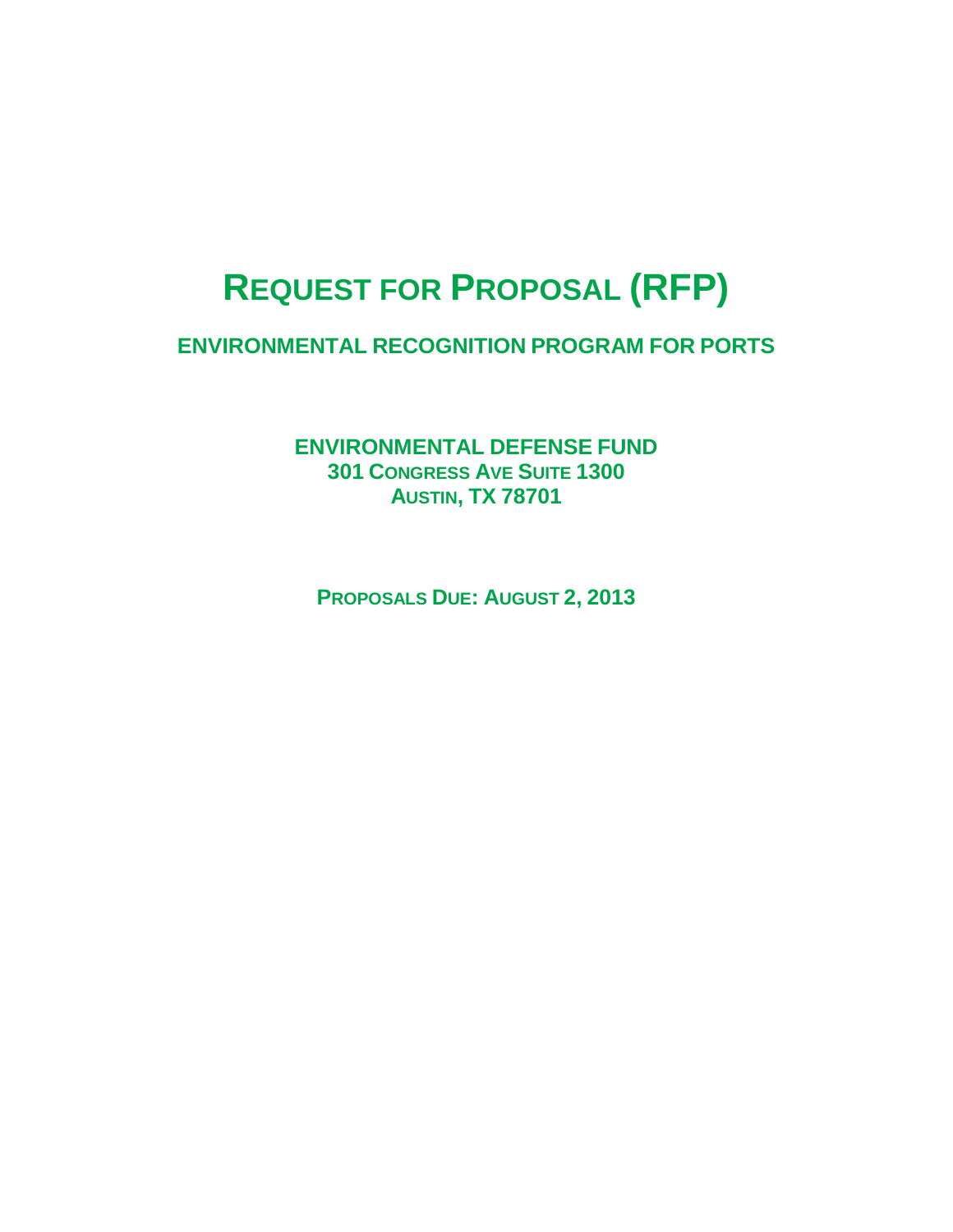# **TABLE OF CONTENTS**

# **1. OVERVIEW**

Environmental Defense Fund (EDF) is seeking assistance with the development, design, and proposed mechanism for administration of an environmental recognition program or strategy for marine ports and terminals. Scope of the proposal should focus on air quality at ports handling container volumes of 500,000 TEUs or more per year. The program will include a robust methodology for assessing port emissions (including key criteria air pollutants as well as carbon) and a toolkit with ideas and strategies that may be used by ports and terminals to improve their environmental performance with regards to air quality (toolkit will be developed independently and will serve as a resource). Similar to programs in the building and construction industry (e.g., US Green Building Council's Leadership in Energy and Environmental Design or "LEED" program) and the freight transportation industry (e.g., US Environmental Protection Agency's SmartWay program), the goal of the port environmental recognition program or strategy will be to help motivated ports and terminals measure their current performance, identify opportunities for improvement, make quantifiable commitments, and be recognized for successful efforts to improve their environmental performance. It should be noted that development of a freestanding program or strategy may not be necessary if there are existing opportunities to incorporate environmental performance related to air quality in an existing framework.

In early 2013, stakeholders interested in developing an environmental recognition program for ports met to discuss ideas for a program framework and components for a port environmental recognition program. Notes from the meeting can be found as an addendum to this RFP. Stakeholders included the Environmental Protection Agency (EPA), American Association of Port Authorities (AAPA), environmental managers representing 5 of the top 10 largest ports in the country, the Coalition for Responsible Transportation (CRT), Cambridge Systematics, Public Citizen, and EDF. Several critical considerations were identified by stakeholders and should be incorporated into the final program by the selected consulting firm:

- **Scalability**: a "one-size-fits-all" approach will not accommodate the diversity of ports and regions, so flexibility and adaptability will be an important aspect of program or strategy design.
- **Phased approach**: the initial program or strategy framework is expected to be more narrowly focused than the final framework, in order to test and understand approaches that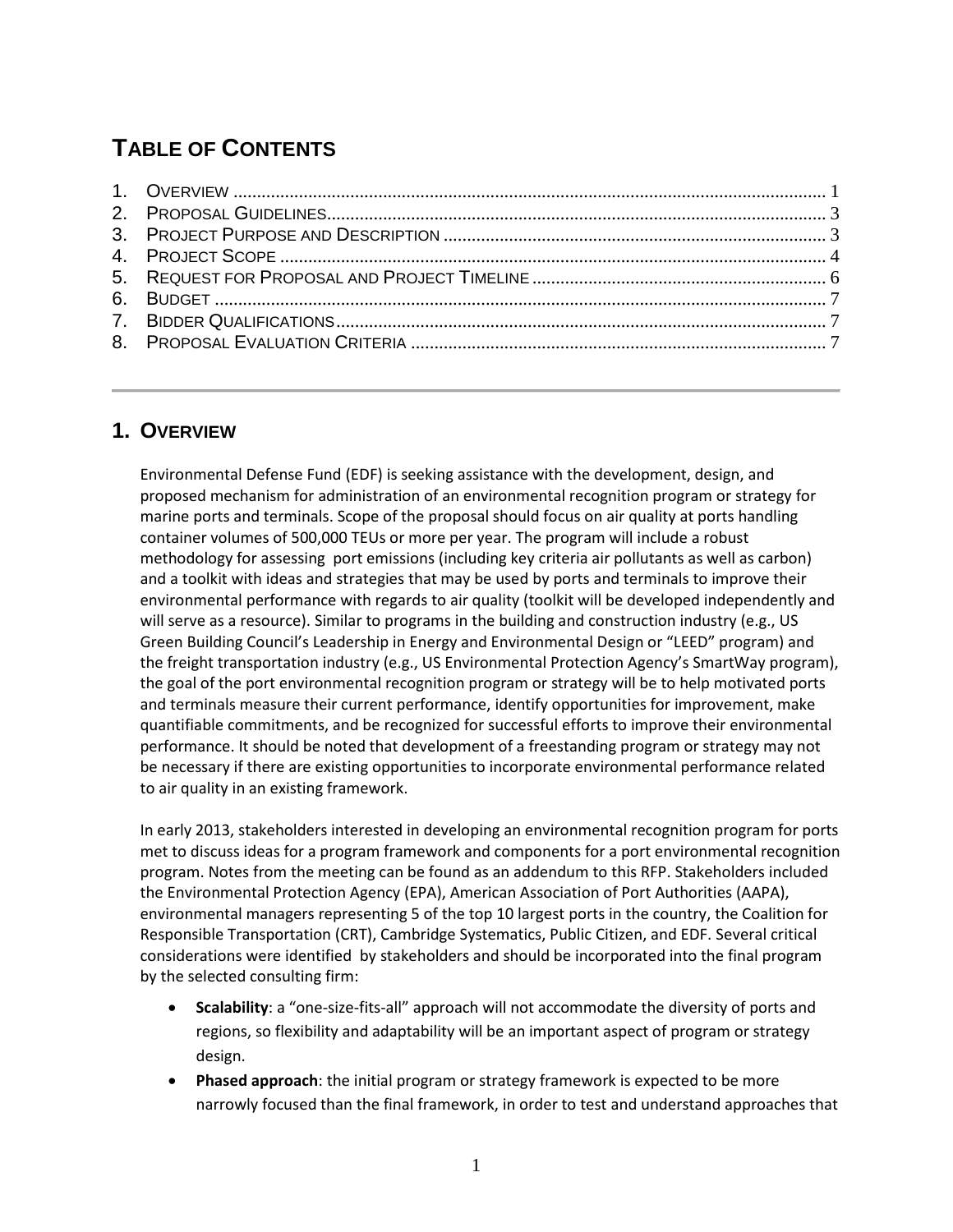work. Future work intends to build upon the initial framework developed through this RFP and is intended to serve ports and terminals of all sizes and types (e.g. bulk, breakbulk) that are interested in improving their complete environmental performance and encompass all environmental outcomes (e.g. land use, water, waste management).

- **Outcome focus**: evaluating environmental outcomes (rather than the strategies employed to achieve the outcomes) will provide a more objective and true measure of performance, while allowing ports the flexibility to choose the most appropriate strategies for their situation.
- **Toolkit as a voluntary resource**: providing a comprehensive, optional resource for ports interested in considering best-practice strategies for inclusion in their own plan, while avoiding mandatory requirements that may be counter-productive.
- **Program Administration**: outlining a proposed path forward that allows for differentiation between terminal operators (private and public) and port authorities (landlord and operating) and a system that incorporates all parties in a logical and relevant manner.

The diagram below presents a general concept for how the program might be structured.



The purpose of this Request for Proposal (RFP) is to solicit proposals from professional consulting firms for the development, design, and proposed mechanism for administration of a port environmental recognition program or strategy that incorporates key criteria identified and agreed upon from a stakeholder workgroup. Specific work phases will include the following:

- Research existing recognition and benchmarking programs (not limited to environmental) for ports and terminals;
- Outreach to port stakeholders, including community groups, marine terminal operators, environmental organizations, port administrators and staff, and agency officials to solicit ideas and feedback for key elements and criteria of the recognition program;
- Development of performance metrics, measurement tools and data verification procedures
- Development of the overall recognition program or strategy framework and components; and
- Propose mechanism for administration of the program. Specifically, evaluation of Environmental Protection Agency (EPA), the Federal Maritime Commission (FMC), or existing programs such as Green Marine should be investigated as potential administrator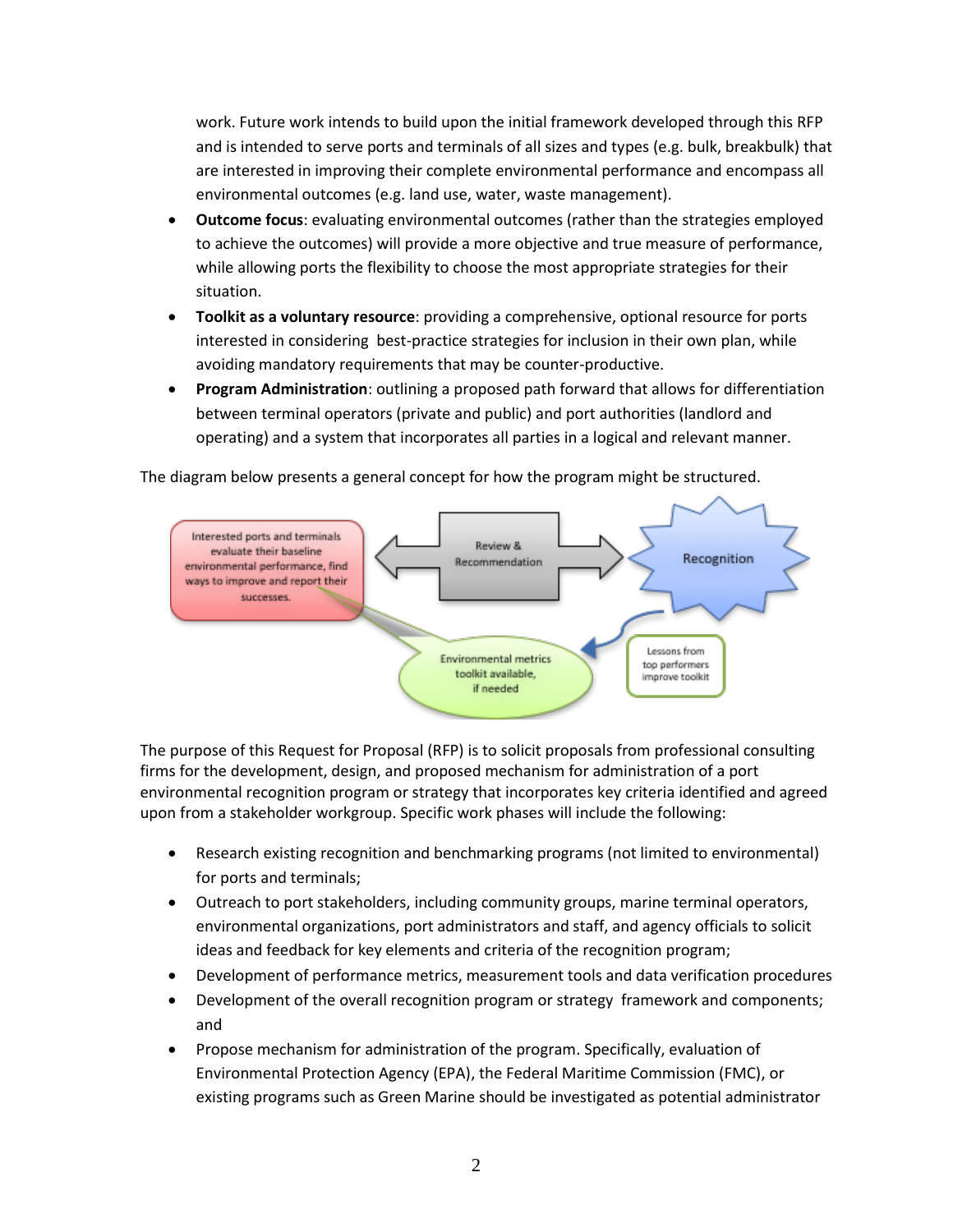## **2. PROPOSAL GUIDELINES**

Proposals will be accepted until 5pm CST August 2, 2013. An official agent or representative of the company submitting the proposal must sign all proposals. Each bidder must submit their proposal via email to Elena Craft at ecraft@edf.org or by US mail to:

Elena Craft, PhD Environmental Defense Fund 301 Congress Ave Suite 1300 Austin, TX 78701

If the organization submitting a proposal must outsource or contract any work to meet the requirements contained herein, this must be clearly stated in the proposal. Additionally, all costs included in proposals must be all-inclusive to include any outsourced or contracted work. Any proposals which call for outsourcing or contracting work must include a name and description of the organizations being contracted.

All costs must be itemized to include an explanation of all fees and costs. Contract terms and conditions will be negotiated upon selection of the winning bidder for this RFP. All contractual terms and conditions will be subject to review by EDF and will include scope, budget, schedule, and other necessary items pertaining to the project.

All questions regarding this RFP may be directed to Elena Craft, ecraft@edf.org.

# **3. PROJECT PURPOSE AND DESCRIPTION**

#### **Purpose**

The project purpose is to 1) develop and design a port environmental recognition program or strategy, and 2) propose recommendations for administration of the program.

#### **Project Description**

In recent years, environmental leadership programs, such as the US Green Building Council's LEED program, have been successful for reducing resource use and mitigating impacts, while providing positive recognition to participant organizations. Currently, no comprehensive port-specific program exists to cover all aspects of environmental performance.

The project will develop an environmental recognition program or strategy that will be accessible to ports of all sizes. In order to develop the most appropriate framework and best program components aspects as possible, a review of other environmental recognition and benchmarking programs will be necessary. Additionally, involvement of representative stakeholders will ensure that region-specific or other considerations will be included in the program design. Stakeholder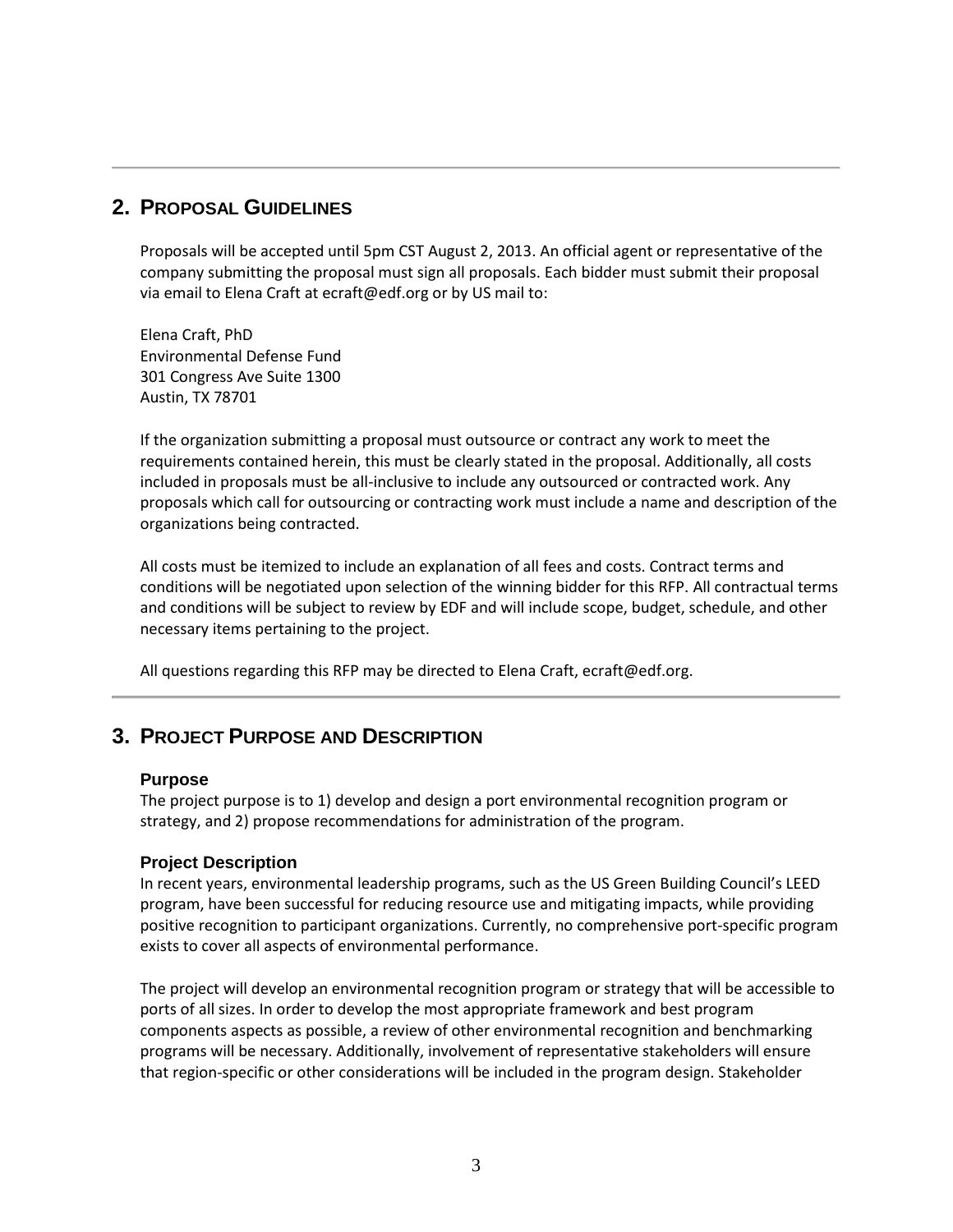involvement at the beginning of the program design process will be critical to ensure that ports and terminals will be motivated to participate in the voluntary program after the program launch.

To ensure that the program framework is implementable and useful for ports, a phased approach will be taken. Initially, a pilot program will focus on air emissions at ports with over 500,000 TEUs annually, with intent to expand the program to include ports handling all types of freight. A comprehensive program design will include stakeholder input and feedback and will include at a minimum the following:

- Performance measures related to air emissions at ports for the program;
- Criteria for how to evaluate and recognize program participants;
- Addressing how to accommodate the diversity of ports (e.g., organizational structure, locations);
- Differentiation between the environmental outcomes and the strategies that can be used to achieve the outcomes;
- A plan for generating interest and incentivizing program participation by ports and terminals (e.g. generating additional business, improving community relations, attracting new investment);
- Administrative considerations (e.g., marketing/program outreach, frequency of recognition);
- Certifying agency recommendations;

#### **4. PROJECT SCOPE**

The scope of this project includes the design and development of a port environmental recognition program or strategy, as well as development of recommendations as to how to implement the recognition program. The selected consulting company will be responsible for soliciting feedback from stakeholders for the new program and for conducting an initial review of existing environmental recognition programs. Required deliverables include a brief review of existing programs, stakeholder outreach directory and process, recognition program guidelines including application materials, resource toolkit, and a final recommendations report for program implementation.

The following components are required in the scope of this project:

- 1. **Review of existing environmental recognition and benchmarking programs**—To incorporate current best practices and considerations into the program or strategy, a thorough review of existing environmental recognition programs will be completed. The review may include:
	- o **US Green Building Council LEED**
	- o **EPA SmartWay**
	- o **Green Marine**: a joint Canada/U.S. initiative originally conceived for the Great Lakes and St. Lawrence Seaway corridor aimed at implementing a voluntary marine industry environmental program. The program is gaining traction beyond the Great Lakes region and could provide opportunities for partnership as well as lessons learned, particularly related to experience with small ports. [http://www.green](http://www.green-marine.org/home)[marine.org/home.](http://www.green-marine.org/home)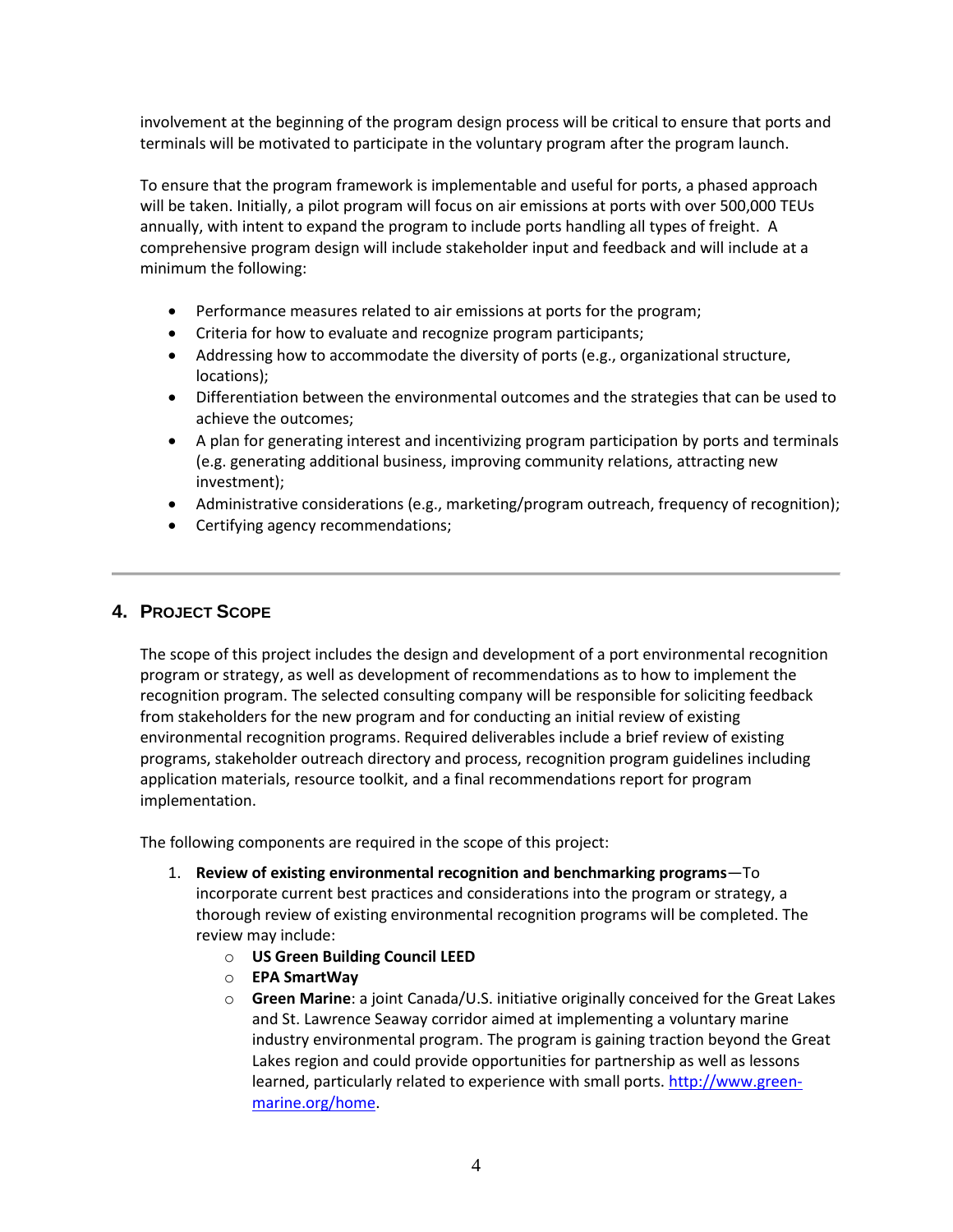- o **River Star Program**: a successful environmental recognition program used to motivate industry, government, and other facilities in the Elizabeth River (VA) watershed to pursue voluntary environmental goals. The program was created in 1997[. http://www.elizabethriver.org/riverstars/](http://www.elizabethriver.org/riverstars/)
- o **Ecoports**: a European ports program offers a number of performance-based monitoring tools including the EcoPorts tools, Self Diagnosis Method (SDM), and Port Environmental Review System (PERS). [http://www.ecoports.com](http://www.ecoports.com/)
- o **IAPH Tool Box for Clean Air Programs**: a reference guide developed by the International Association of Ports and Harbors (IAPH) to help ports address air quality and climate change issues. Though not a typical recognition program, the IAPH's experience in developing and implementing a "tool box" could provide lessons learned[. http://wpci.iaphworldports.org/iaphtoolbox/index.html](http://wpci.iaphworldports.org/iaphtoolbox/index.html)

*Task deliverable*: a brief summary of existing programs, with a comprehensive table that compares program attributes such as structure, administering organization, environmental metrics measured, how recognition is provided, and the estimated participation. This report should provide a brief commentary on what approaches/practices work well (and by what measure) and which do not.

- 2. **Stakeholder involvement in all phases of the program design and development**—The project team should develop a process to engage other stakeholders beyond the initial stakeholder workgroup. An initial contact list will be provided to the consulting firm.
	- $\circ$  At a minimum, the project team should expand the initial contact list to identify additional target ports or stakeholders who might benefit most from the new program, and engage these organizations in the project. The project team should work with stakeholders to explore possible benefits to ports for participation in the recognition program.

Stakeholder outreach and engagement should include terminal operators, environmental groups, metropolitan planning partners, port customers, 3PLs, and other relevant organizations. *Task deliverable*: a master directory of stakeholders and target organizations for the environmental recognition program, as well as an outreach process that includes multiple mediums of engagement (e.g., targeted email, phone calls, web surveys) to ask for feedback and share progress about the project.

- 3. **Development of port environmental recognition and performance metric program or strategy**—The program or strategy design should focus initially on large ports (>500,000 TEUs per year) with air emissions environmental performance metrics, but designed to later address all port types and environmental impacts.
	- $\circ$  The program or strategy may need to address landlord ports, operator ports and terminal operators separately.
	- $\circ$  The program or strategy could be designed as a membership organization with ports as members and program participation eligibility extended to terminals operating within member ports.
	- $\circ$  Criteria for environmental performance evaluation may need to take into account port/terminal type and should be clearly defined.
	- o Performance measures and strategies should be clearly distinguished.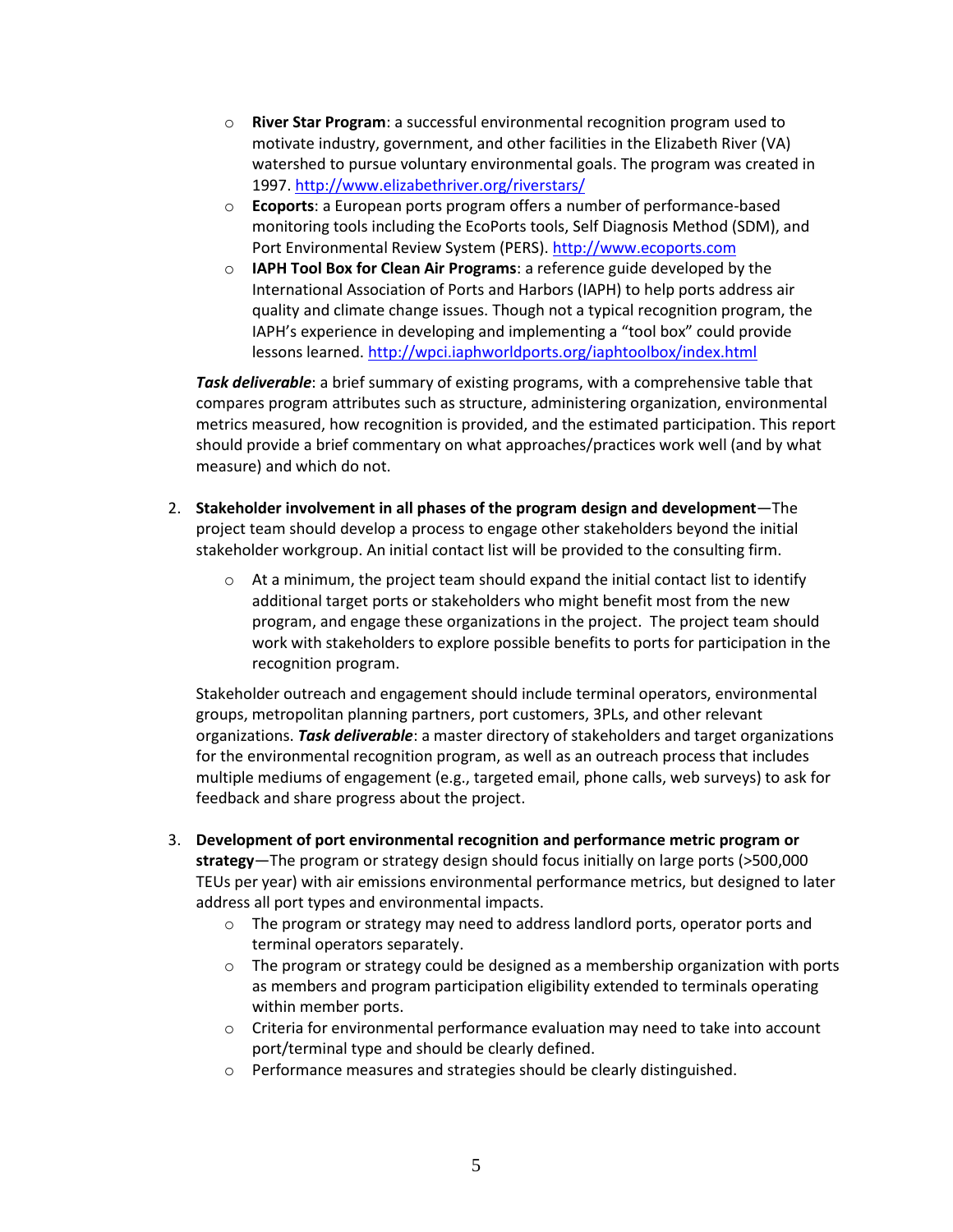- o An emissions inventory may be a good option for a baseline for a performance evaluation focused on emissions but may need to consider:
	- Robustness (e.g., types of emissions included, scope and zone of impacts)
	- **Third-party verification**
	- **Filter** Frequency of inventories completed
	- **Standardizing methods**
- o Other performance measures in the program may include:
	- **EXP** Characterization of the heavy-duty fleets and equipment (ports)
	- **EValuation of turn time (terminals)**
- $\circ$  An emissions mitigation plan or similar goal may be a good option for measuring performance against a baseline but may need to consider:
	- **EXECR** Criteria for evaluating progress over time
	- How the plan relates to other local or regional air quality initiatives
	- **"** "SMART" characteristics  $(S specific with respect to modes and terminals,$  $M$  – meaningful, A – actionable, R – realistic, T – time-based)

*Task deliverable*: a guidelines document (draft and final version) organized to include information such as program structure, administration, metrics, evaluation measures, criteria for including best practices into the toolkit, application materials, and recognition levels. This document is expected to be used extensively by program administrators, as well as by program participants.

**4. Report of recommendations for full program or strategy implementation**—The final report will take into account lessons learned and make recommendations with regard to implementation of the program or strategy.

*Task deliverable*: a brief recommendations report (draft and final version) with potential organizations for administration of the program or strategy, promotion and marketing ideas, as well as other recommendations for program implementation. This document would be expected to be used solely to implement the program or strategy and not as a program reference document.

**5. Project management**—The selected consultant is expected to attend a kick-off meeting, coordinate regularly scheduled project status calls, as well as make a final presentation of the program to key stakeholders.

#### **5. REQUEST FOR PROPOSAL AND PROJECT TIMELINE**

#### **Request for Proposal Timeline**

All proposals in response to this RFP are due no later than 5pm CST August 2, 2013. Selection of winning proposal will be made by August 16, 2013. If additional information or discussions are needed with any bidders during this two-week window, the bidder(s) will be notified. Upon notification, the contract negotiation with the winning bidder will begin immediately. Contract negotiations will be completed by August 30, 2013.